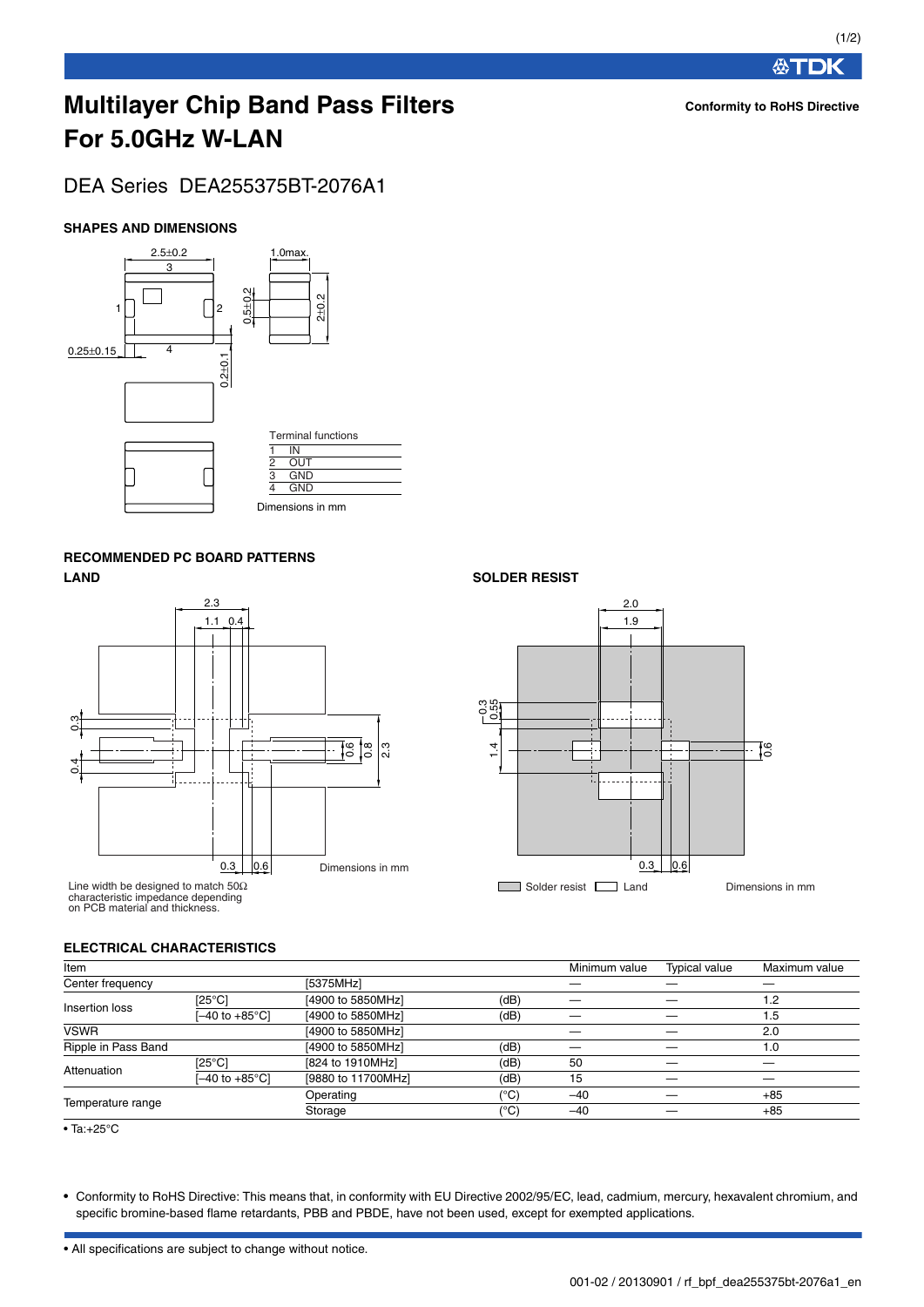**公丁DK** 

### **FREQUENCY CHARACTERISTICS INSERTION LOSS**



#### **RETURN LOSS**



### **ATTENUATION**



**VSWR**



• All specifications are subject to change without notice.